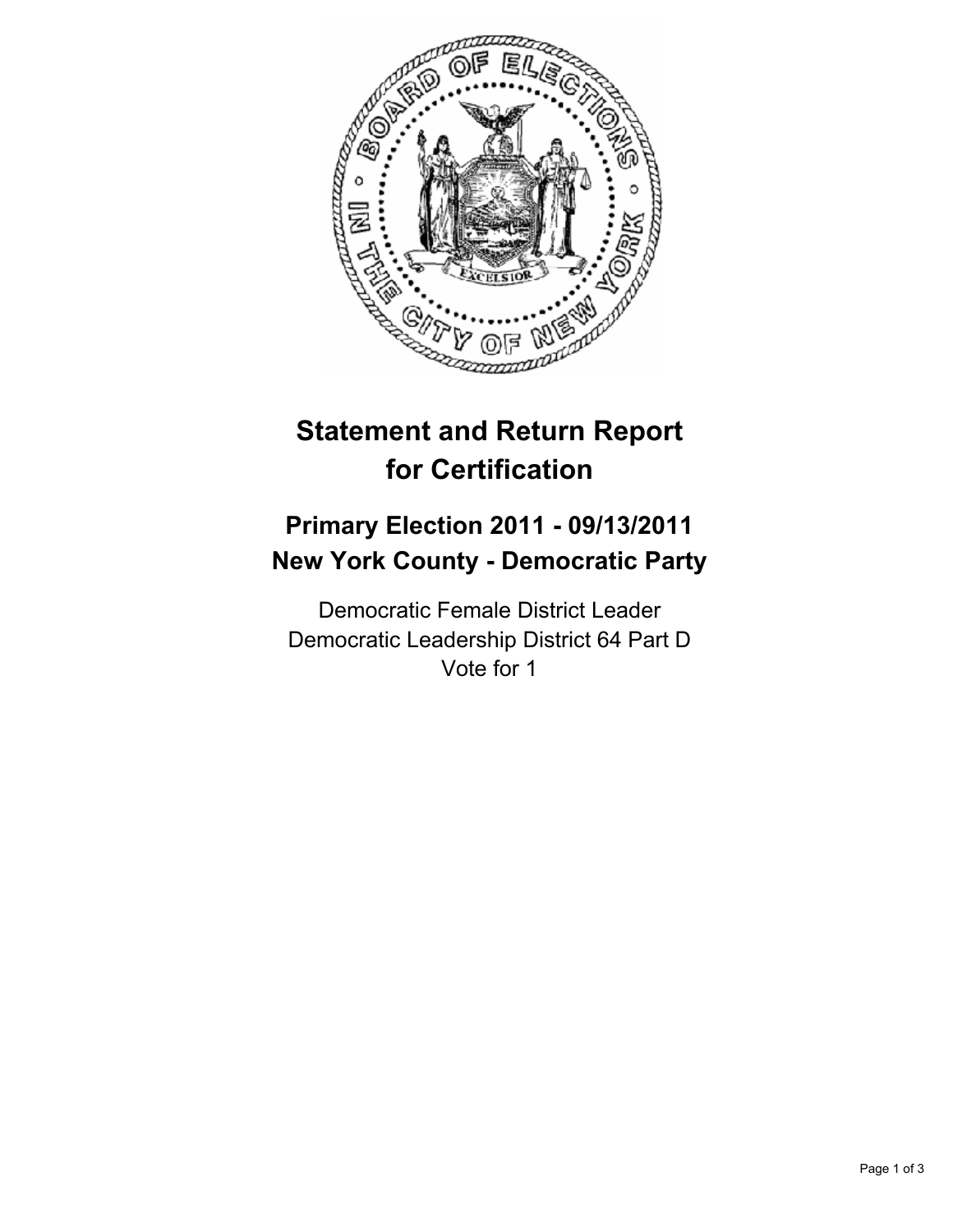

### **Assembly District 64**

| <b>PUBLIC COUNTER</b>                                    | 812 |
|----------------------------------------------------------|-----|
| <b>EMERGENCY</b>                                         | 0   |
| ABSENTEE/MILITARY                                        | 32  |
| FEDERAL                                                  | 0   |
| <b>SPECIAL PRESIDENTIAL</b>                              | 0   |
| <b>AFFIDAVIT</b>                                         | 5   |
| <b>Total Ballots</b>                                     | 849 |
| Less - Inapplicable Federal/Special Presidential Ballots | 0   |
| <b>Total Applicable Ballots</b>                          | 849 |
| <b>JENNY L LOW</b>                                       | 670 |
| <b>JIN MEI CHEN</b>                                      | 156 |
| NO NAME (WRITE-IN)                                       |     |
| <b>Total Votes</b>                                       | 827 |
| Unrecorded                                               | 22  |